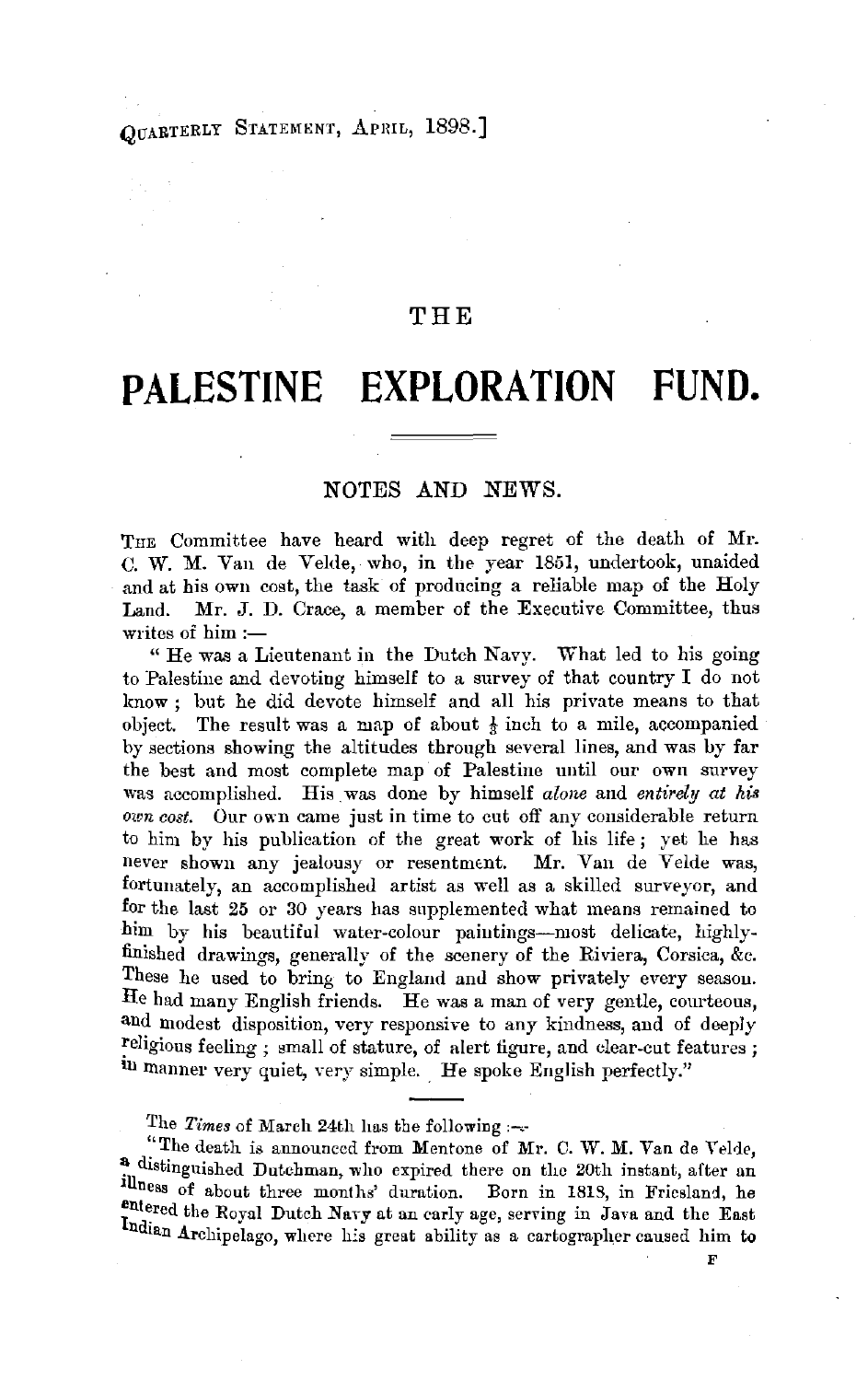be appointed to the hydrographical office at Batavia. Besides a large map of Java he published a folio work entitled 'Gezichten van Niederlansch Indie,' copiously illustrated with views of the Dutch possessions there. On -returning to Europe, and impelled thereto by his deeply religious nature, he engaged in the formidable task of mapping Palestine single-handed. Nothing daunted by a failure to obtain help in England, he set out alone on his surveying expedition in December, 1851, achieving by indomitable industry and perseverance such success that those engaged in later years by the Palestine Exploration Fund in a more minute survey frankly admitted the complete exactitude of all that Van de Velde had done. The result of his labours and travels in the Holy Land was published by Messrs. Blackwood in 1854-55, while his map of Palestine was issued in 1857 by Justus Perthes, Gotha. The French Government, in recognition of his merit, had previously made him a Chevalier of the Legion of Honour. He was widely known and appreciated as an artist, not only in his own country, but also in England, France, and Germany, his delicate and truthful watercolour sketches being much admired. His original survey of the Holy Land he presented to the Palestine Exploration Fund some time since."

The Committee are still awaiting the Firman for continuing the excavations. As soon as it arrives the work will be recommenced.

The office of the Fund is now established in the new premises at 33, Conduit Street (a few doors from Bond Street', where the Museum is open to visitors every week-day from 10 o'clock till 5, except Saturdays, when it is closed at 2 p.m.

Dr. Bliss's detailed account of his three years' work at Jerusalem is now in the press, and will be published shortly as a separate volume, with the title "Excavations at Jerusalem, 1894-1897." The book will be copiously illustrated by maps and plates.

Dr. Masterman writes from Damascus, on February 3rd :- $"We have$ had the most extraordinary weather here of late. For seven days we received no post, through the railway line being completely blocked with snow in the Lebanon. One train from Beyrout was almost buried, and the passengers suffered the greatest privations. It took upwards of 500 men seven days' hard work to dig out the train, and get the line clear again. You will also be interested to hear that the extension of the line from Beirut to Tripoli is being rapidly pushed on. The new line will start from the same railway station as the Damascus one. I believe it now reaches nearly half-way to Tripoli. The railway here has just changed hands, the original company having found it impossible to work it on the expensive lines on which it was begun. It is now to be worked much more cheaply; especially is reduction to be made in the expenses of the French staff, who have so far been receiving very large salaries in proportion to the smallness of the railway. The Hauran trains now only run three days a week."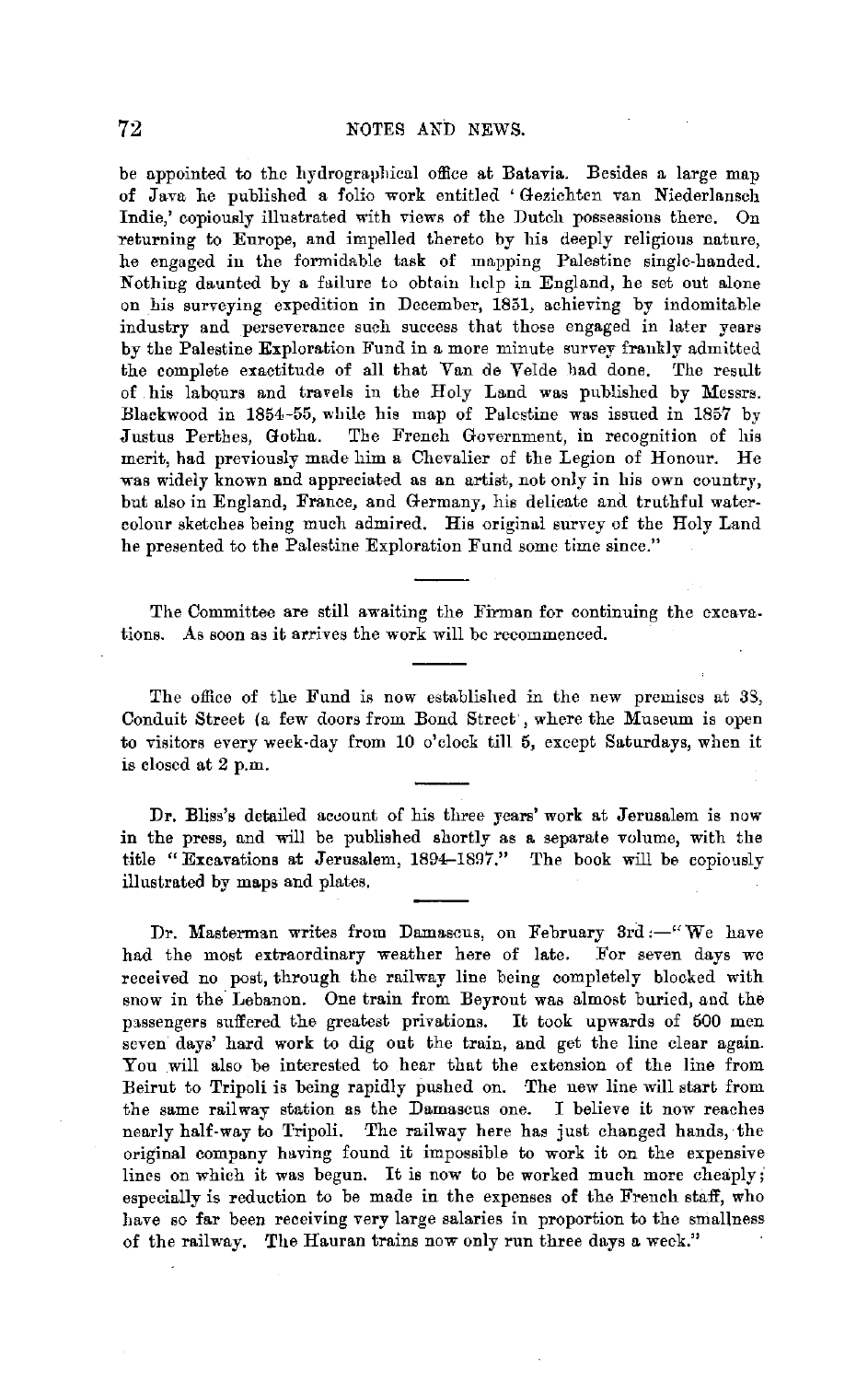The Rev. J. E. Hanauer writes:-"The bas-relief observed at Mejdel, and described in the *Quarterly Statement* for .January, 1897, p. 33, has turned out to be Byzantine, and is interesting as a small but exceedingly well-preserved specimen of the works of art with which, according to Ohorikios, of Gaza-(or Chorfcius, A.D. 520)-his native city and other cities on the Philistian coast were adorned, and for a foll description of which I may refer those whom the subject may interest to Dr. K. B. Stark's (Gaza, und die philistäische Küste,' Jena, 1852, pp. 598-611."

Professor R. Brunnow sends the following note :--

" Chalet Beauval, Vevey,

"January 16th, 1898:

"I find in the January number of the *Quarterly Statement,* p. 33, a short notice on Greek inscriptions from Jerash. The two first fragments belong, as Dr. Thompson supposes, to the same inscription which both I and my friend, Prof. von Domaszewski, saw in a complete condition on the occasion of our visit to Jerash last April, when it had just been found. We did not take a squeeze as we were rather pressed for time and the letters were·· perfectly clear. This inscription, as well as several others, was published in the 'Mittheilungen und Nachrichten' of the German Palestine Society, 1897, No. 3, p. 39, of which I am sending yon a copy. Perhaps you will· kindly refer to it in the next number of the *Quarterly Statement*. It is much to be regretted that the inscriptions in the East Jordan country should'. not be taken better care of; I have no doubt that this almost perfect block was broken up very soon after we had been to Jerash, and probably if we had not happened to pass through at the time it would have been lost, withthe exception of the fragments recovered by Dr. Thompson. The long and very perfect inscription published by Germer-Durand in the 'Revue-Biblique,' 1895, p. 387, No. 30  $(\theta_{\alpha\mu}\beta_{\alpha\beta} \delta_{\mu\nu}u)$  has been broken in two, onehalf now serving as a lintel in a modern building.

"I should like particularly to call your attention to our reading of line 5 in the Kusr Bsher inscription *(ib.,* p. 38). Germer-Durand reads (from a squeeze made by Dr. Bliss) CASTRA ET EORVM MENIA FOSSAMENTIS; but there is not the slightest doubt that our reading is the correct one. It is perfectly clear on the squeeze I made, and we both saw it distmctly on the stone. I may add that Prof. Domaszewski is one of the foremost Latin. epographists."

The income of the Society, from December 21st, 1897, to March 26th,. 1898, was-from annual subscriptions and donations, including Local Societies, £736 *8s.* 9d.; from Lectures, £20 *ls. 4d.* ; from sales of publications, &c., **f208** 8s. lld.; total, £964 19s. Od. The expenditure during the same period **"as** £645 *7s.* 3d. On March 28th the balance in the Bank was £999 158. *2d.* 

Messrs. Blackwood are about to publish a new work by Lieut.-Colonel Conder, called "The Hittites and their Language." It treats of the history and civilisation of this people, and of the decipherment of the inscriptions

F 2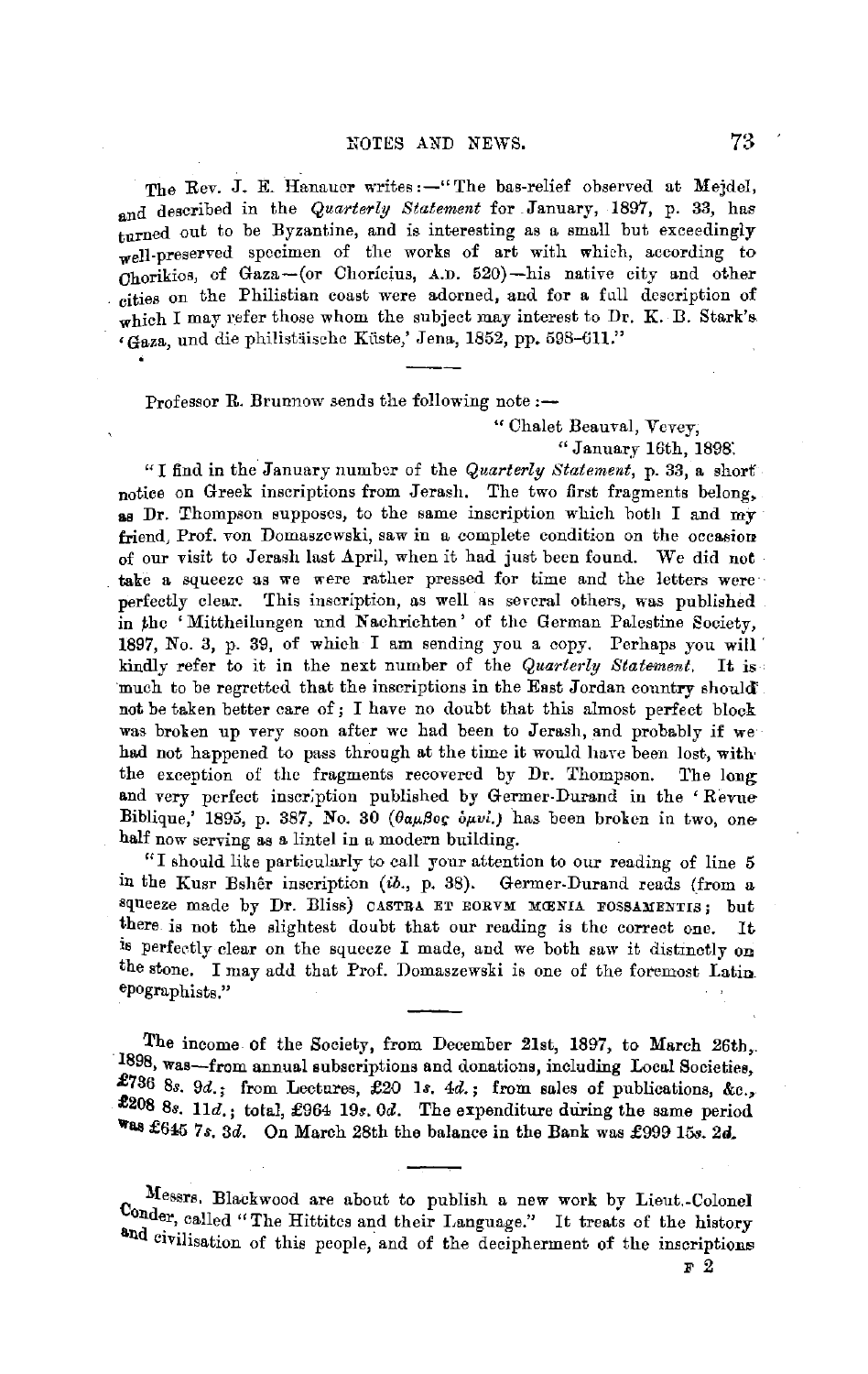usually ascribed to them. It will be illustrated with copies of all the principal texts in this peculiar hieroglyphic script, amounting to upwards of seventy in all, found in Mesopotamia, Armenia, Asia Minor, and Syria.

The following gentlemen have kindly consented to act as Honorary Local Secretaries :-

Rev. John Holden, Mansfield House, 126, Unthanks Road, Norwich. Rev. G. W. Thatcher, M.A., B.D., Mansfield College, Oxford.

A. Knight, Esq., Singapore, India .

Rev. George G. S. Thomas, Hornsca, near Hull.

*Memo. for Subscribers to the Survey of Palestine.*-In the original programme it was intended that the "Archaeological Researches" of M. Clermont-Ganneau should be published in one volume, but the work increased so much since its commencement that the Committee found it necessary to arrange for the publication of the whole in two volumes. Yol. II has been published in ,advance for the reasons stated in the prefatory note.

Vol. I, which treats of Jerusalem and its neighbourhood, is now well forward, and, when ready, will be sent out to the first 250 Subscribors without any increase in their subscriptions for the full set.

The set consists of "The Survey of Eastern Palestine," by Lieut-Colonel Conder, LL.D., R.E., in one vol.; "The Fauna and Flora of Sinai, Petra, and the Wady 'Arabah," by H. Chichester Hart, B.A., in one rol.; "The Archæological Researches," by Professor Clermont-Ganneau, in two vols. Four volumes in all.

There are only a few copies of the sets left at the price of £7 7s.

Lient.-Colonel Conder's work, "The Latin Kingdom of Jerusalem"- 1099 to 1292  $\Delta.D.$  -describing the condition of Palestine under the Crusaders, is based on the clironicles and contemporary accounts, both Christian and Moslem, and on the information collected during the progress of the Survey, with descriptions of the scenes of the important events, and other information not to be found in previous histories of the Crusades. It forms an octavo volume of over 400 pages, with two maps, giving the Crusading names and -boundaries of the " Fiefs" throughout Palestine.

A translation of Beha ed D1n's "Life of Saladin," A.D. 1145-1232, forms the concluding volume of the Palestine Pilgrims' Text Series.

This translation has been compared with the original Arabic, and annotated by Lieut.-Colonel Conder, LL.D., R.E., with a preface and notes by Major• General Sir Charles Wilson, K.C.B., F.R.S., R.E.

Copies bound in cloth, with an index, *can be had separately*. Price to Subscribers to the Fund, *6s. 6d.* 

The price of a complete set of these translations, in 13 volumes, with general index, bound in cloth, is £10 10s. A catalogue describing the contents of each volume can be had on application to the Secretary, 38, Conduit Street.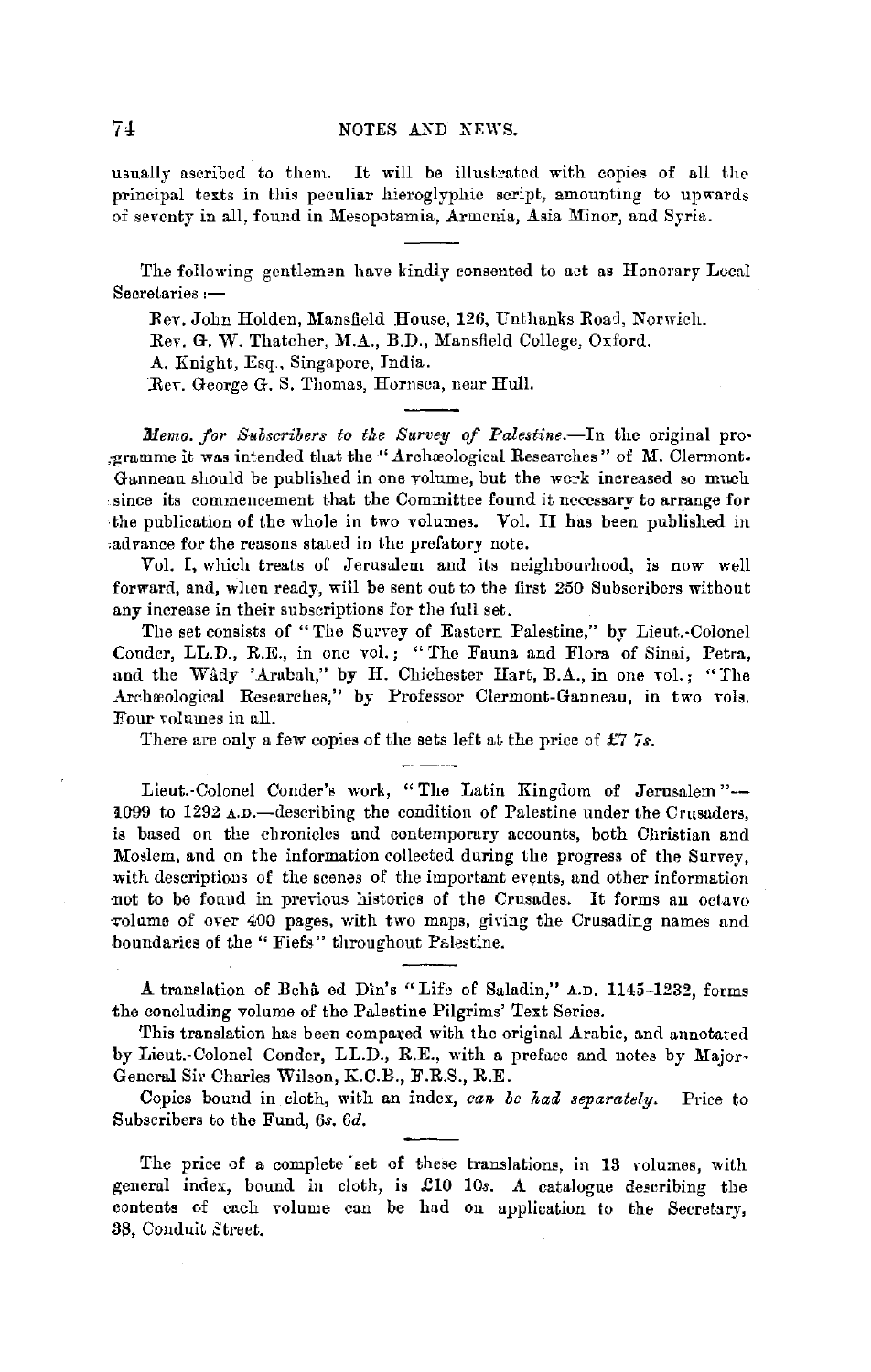Mr. George Armstrong's Raised Map of Palestine is on view at the office of the Fund. A circular giving full particulars about it will be sent on application to the Secretary.

The fourth edition of the new Collotype Print or Photo-relief from a specially prepared copy of the Raised Map of Palestine is now ready. Price to subscribers, 2s. *3i.;* non-subscribers, *3s. 3d.,* post free.

The print is on thin paper, measuring 20 inches by 28½ inches.

It may be well to mention that plans and photographs alluded to in the reports from Jerusalem and elsewhere cannot all be published, but all are preserved in the office of the Fund, where they may be seen by subscribers.

Branch Associations of the Bible Society, all Sunday Schools within the Sunday School Institute, the Sunday School Union, and the Wesleyan Sunday School Institute, will please observe that by a special Resolution of the Committee they will henceforth be treated as subscribers and be allowed to pur• chase the books and maps (by application only to the Secretary) at reduced price.

The Committee have to acknowledge with thanks the following donations to the Library of the Fund :-

" La Crypte du Credo." By **P.** Leon Cra. From the Author.

"Recueil D'Archéologie Orientale," livraisons 18-23, tome ii. By Professor Ch. Clermont-Ganneau. From the Author.

The Committee **will** be glad to receive donations of Books to the **Library**  of the Fund, which already contains many works of great value relating to Palestine and other Bible Lands. A catalogue of Books in the Library will be found in the July *Quarterly Statement,* 1893.

While desiring to give publicity to proposed identifications and other theories advanced by officers of the Fund and contributors to the pages of the *Quarterly Statement,* the Committee wish it to be distinctly understood that by publishing them in the *Quarterly Statement* they neither sanction nor adopt them,

In order to make up complete sets of the *Quarterly Statement* the Committee will be very glad to receive any of the buck numbers.

Subscribers who do not receive the *Quarterly Statement* regularly are **asked**  to send a note to the Secretary. Great care is taken to forward each number to those who are entitled to receive it, but changes of address and other causes Occasionaily give rise to omissions.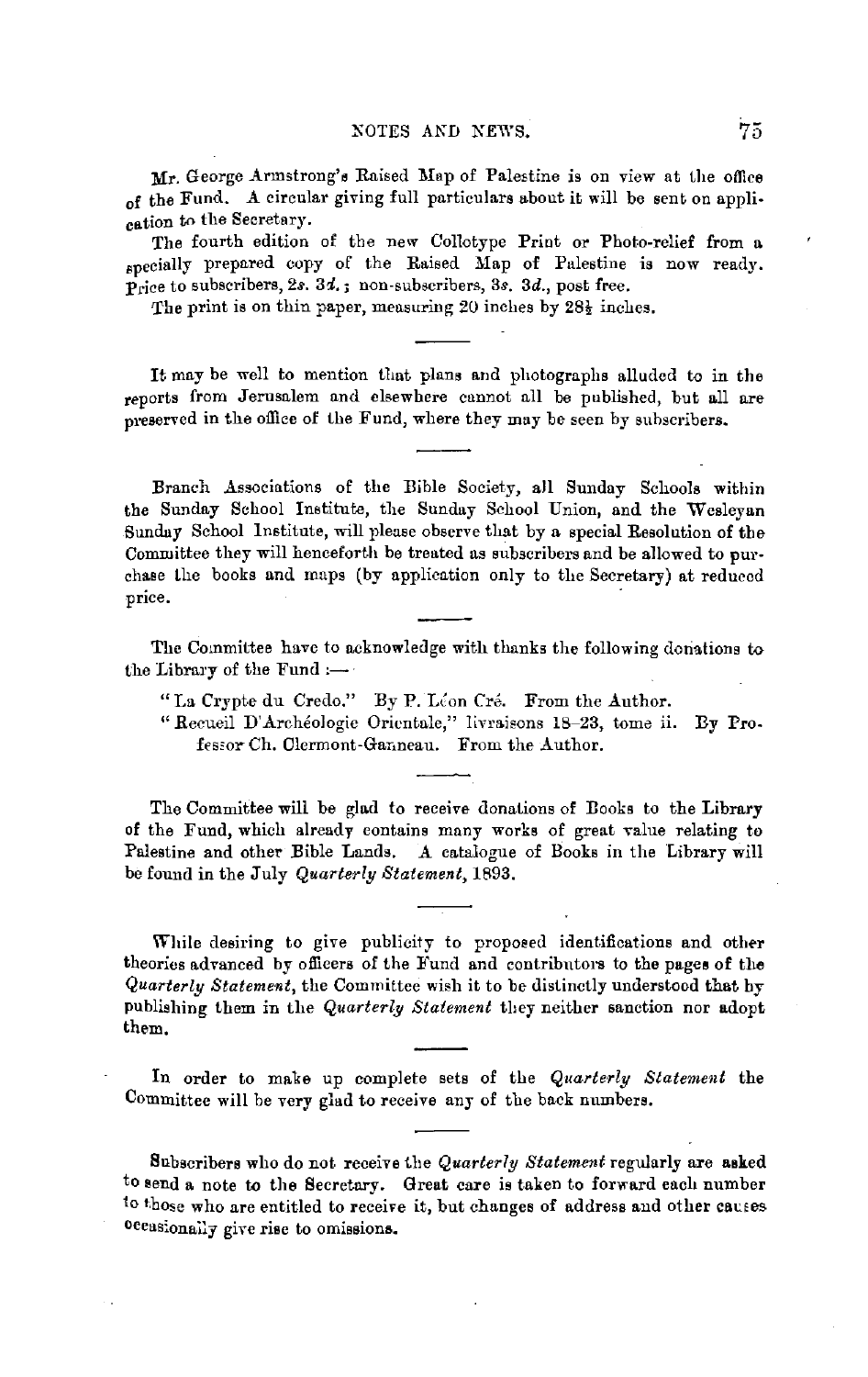#### 76 NOTES AKD NEWS.

The Committee of the Palestine Exploration Fund desire to make clear that they have no book on their List of Publications called "Picturesque Palestine," nor is any person authorised to represent this book as published by the Society; nor has the Society any book-hawkers in its employment.

TOURISTS are cordially invited to visit the Loan Collection of ".Antiques" in the JERUSALEM ASSOCIATION ROOM of the Palestine Exploration Fund, opposite the Tower of David, Jerusalem. Hours: 8 to 12, and 2 to 6. Maps of Palestine and Palestine Exploration Fund publications are kept for sale.

Photographs of Dr. Schick's models (1) of the Temple of Solomon, (2) of the Herodian Temple, (3) of the Haram Area during the Christian occupation of Jerusalem, and (4) of the Haram Area as it is at present, have been received at the office of the Fund. Sets of these photographs, with an explanation by **Dr.** Schick, can be purchased by applying to the Secretary, 38, Conduit Street, **W.** 

Application for Lectures should be addressed to the Secretary, 38, Conduit Street, W.

At p. 57 of the *Quarterly Statement* for January last the table of typ:cal Siloam letters was printed without the requisite headings to the columns. It  $should be as follows: -$ 

|                                | Earlier Gems.                | Later Gems. | Siloam Inscription. | Bar-Cochab<br>Coins. |  |  |
|--------------------------------|------------------------------|-------------|---------------------|----------------------|--|--|
| Aleph.                         | $\ddot{\phantom{0}}$         |             |                     |                      |  |  |
| Zain<br>$\ddot{\phantom{a}}$ . | $\ddot{\phantom{1}}$         |             |                     |                      |  |  |
| Sade<br>$\ddotsc$              | Ϋ.                           |             |                     |                      |  |  |
| Goph                           | $\ddot{\cdot}$<br>$\epsilon$ | ٠           |                     |                      |  |  |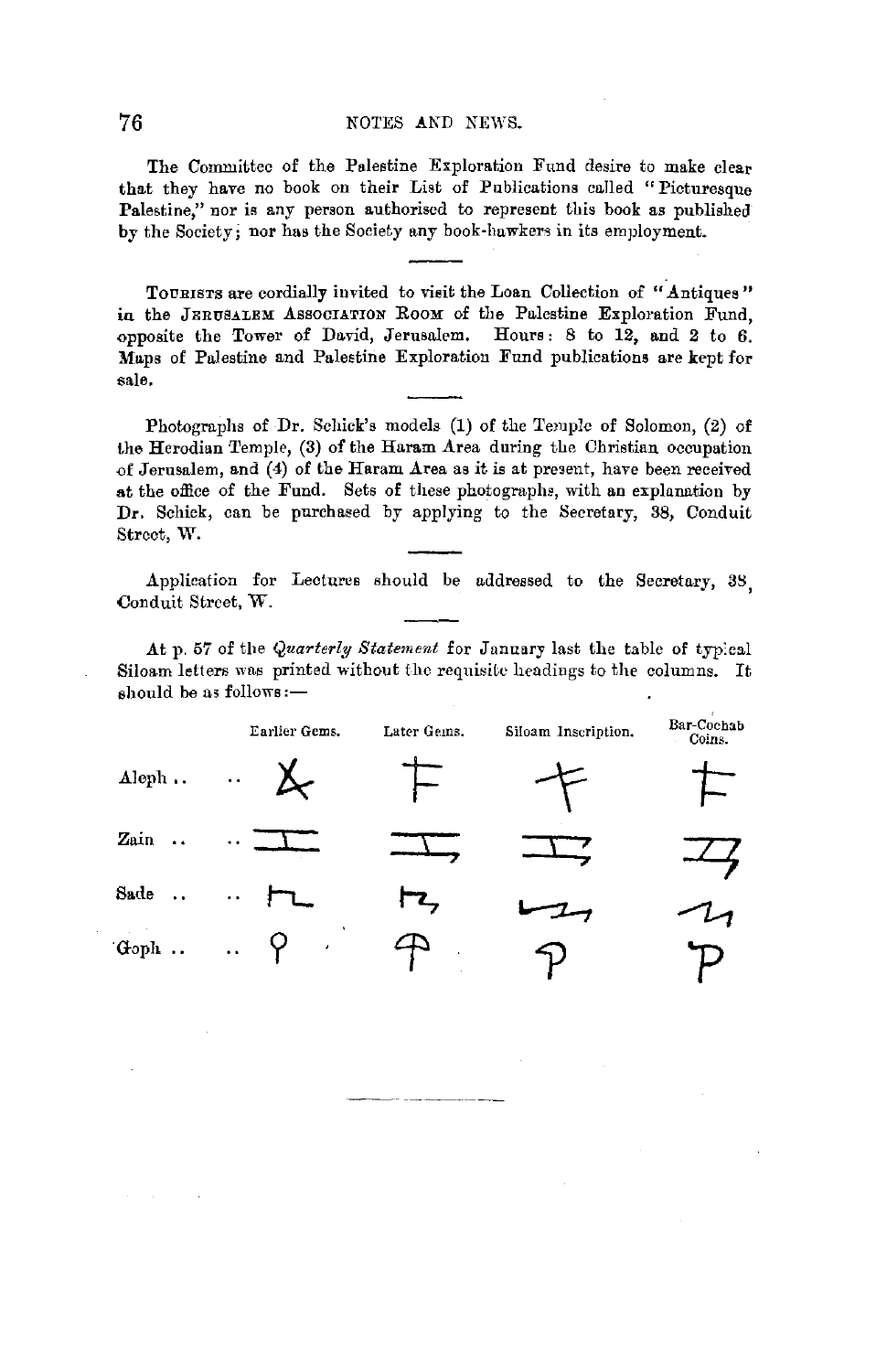STATEMENT OF RECEIPTS AND EXPENDITURE FOR THE YEAR ENDING 31st DECEMBER, 1897.

**Received** 

 $\ddot{\phantom{0}}$ 

| ----------                                                                                                        | BAFBBDITULD.                                                                                     |
|-------------------------------------------------------------------------------------------------------------------|--------------------------------------------------------------------------------------------------|
| $\mathbf{f}$ $s$ , $d$ .                                                                                          | £ s. d.                                                                                          |
| Fo Balance in Bank 31st December, 1896—                                                                           | By Exploration $\ldots$<br>832 15 8                                                              |
| Net Balance $\ldots$ .<br>£314 12 8<br>$\ddots$                                                                   | Printing and Binding new Editions, including                                                     |
| Subscriptions paid in 1896 in                                                                                     | the Quarterly Statement<br>708 19 1<br>$\cdots$ $\cdots$<br>$\ddots$                             |
| advance for 1897.<br>45 11 2                                                                                      | Maps, Lithographs, Illustrations, Photographs,                                                   |
| 360<br>3 10                                                                                                       | Casts, Lantern Slides, &c.<br>391 14 8<br>$\cdots$                                               |
| Legacy left by the late Edward Cooper, $E_{sq.}$ 1,000<br>$0\quad 0$                                              | 증<br>Advertising, Insurance, Stationery, and Sundries<br>71 19 10                                |
| Donations and Subscriptions<br>$\ldots$ 2,008 5<br>$\overline{4}$<br>$\cdot$ .                                    | Postage of Books, Maps, Parcels, including the                                                   |
| Proceeds of Lectures<br>65 15 4<br>$\ddotsc$<br>$\ddot{\phantom{0}}$<br>$\cdot$ .<br>$\ddot{\phantom{a}}$         | 冨<br>Quarterly Statement<br>136 7 5<br>$\ddotsc$<br>$\bullet$                                    |
| Sales of Books<br>534 2 11<br>$\ddot{\phantom{0}}$<br>$\ddotsc$<br>$\cdot$ .<br>$\ddotsc$<br>$\ddot{\phantom{0}}$ | 391 15 10<br>Salaries and Wages<br>$\ddot{\phantom{a}}$<br>$\ddotsc$<br>$\ddot{\phantom{0}}$     |
| Sales of Maps, Photographs, Casts, and Lantern                                                                    | <b>CKP</b><br>229 17 10<br>Office Rent, Gas, and Coals<br>$\ddot{\phantom{0}}$<br>$\ddotsc$      |
| Slides<br>228 6 7                                                                                                 | 787 18 6<br>Liabilities paid off during the year<br>$\ddot{\phantom{0}}$<br>$\ddot{\phantom{0}}$ |
|                                                                                                                   | <b>NEWS</b><br>Subscriptions paid in 1897 in                                                     |
|                                                                                                                   | £70 0 1                                                                                          |
|                                                                                                                   | advance for 1898<br>$\ddot{\phantom{0}}$                                                         |
|                                                                                                                   | 575 5 1<br>Net Balance<br>$\cdot$ .<br>$\cdot$ .<br>$\ddot{\phantom{0}}$                         |
|                                                                                                                   | 645 5 2                                                                                          |
|                                                                                                                   |                                                                                                  |
|                                                                                                                   | 596 14 10 1<br>Balance in Bank 31st December, 1897                                               |
|                                                                                                                   | 48 10 4<br>in hand<br>$\mathbf{u}$                                                               |
|                                                                                                                   |                                                                                                  |
| $£4,196$ 14 0                                                                                                     | £4,196 14                                                                                        |
|                                                                                                                   |                                                                                                  |

Examined and compared with Vouchers and Cash and Bank Books and found correct.

WALTER MORRISON, Treasurer.

Experiments.

*-1 -1*